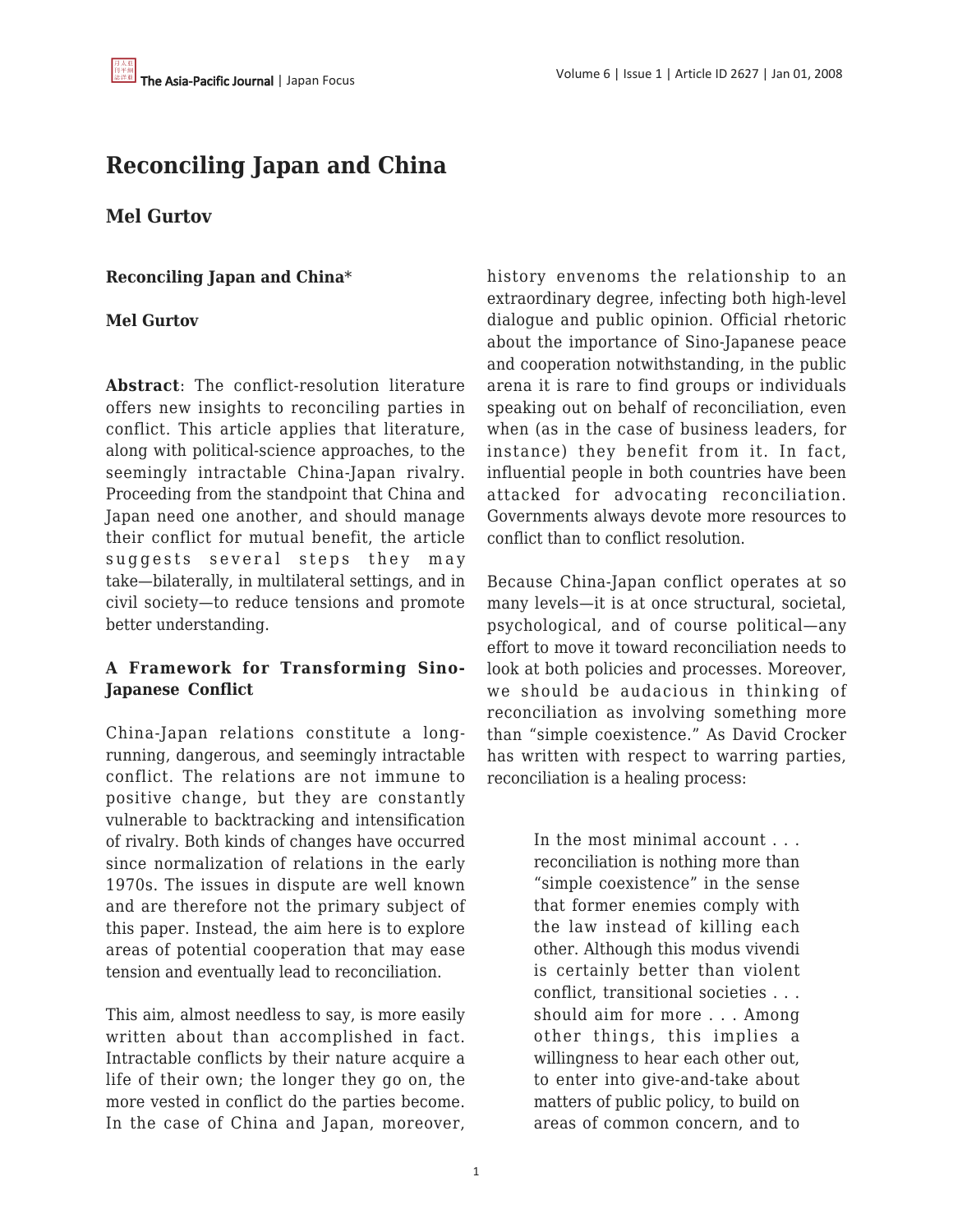forge principled compromises with which all can live. The process, so conceived, may help to prevent a society from lapsing back into violence as a way to resolve conflict.[1]

Yet, if transformation of the parties is the ultimate goal of reconciliation,[2] there is a long road to travel when it comes to China and Japan.

This paper contends that to travel that road, the appropriate starting point is not continuing debate over grievances but practical steps that serve common interests. There is a school of thought that argues that until Japan fully acknowledges its past transgressions against China and, like post-war Germany, makes apologies and amends, no progress is possible. But such an approach may add to the problem of conflict resolution. Dealing with the proximate causes of conflict is often more productive than attempting to resolve past grievances. As we have seen many times in the China-Japan case, whenever Japanese politicians reopen the wounds of war, they invite a Chinese response, thus feeding competitive nationalisms and pushing the history issue to center stage—precisely where it should not be.[3] History is better off being shelved until such time as a sense of true partnership emerges—that is, when concerted cooperation occurs over a lengthy period. Only then, when mutual trust is implicit because of habitual dialogue and policies that serve common interests, is reconciliation possible and apologizing politically feasible.



**Premier Fukuda Yasuo (right) meets Prime Minister Wen Jiabao in Beijing**

For reconciliation to happen, the tools of both political science and conflict resolution need to be used. Most analysts favor one or more of the three now-standard approaches in political science:

> • Liberalism: the role of multilateral regimes and commercial ties in promoting irreversible interdependence;

> • Realism: the impact of power differentials and power transitions on policy making;

> • Constructivism: addressing issues pertaining to cultural and psychological differences, and the politics of identity (nationalism in particular).

Analyses grounded in political science, however, are insufficient when it comes to reconciling states and societies in conflict. For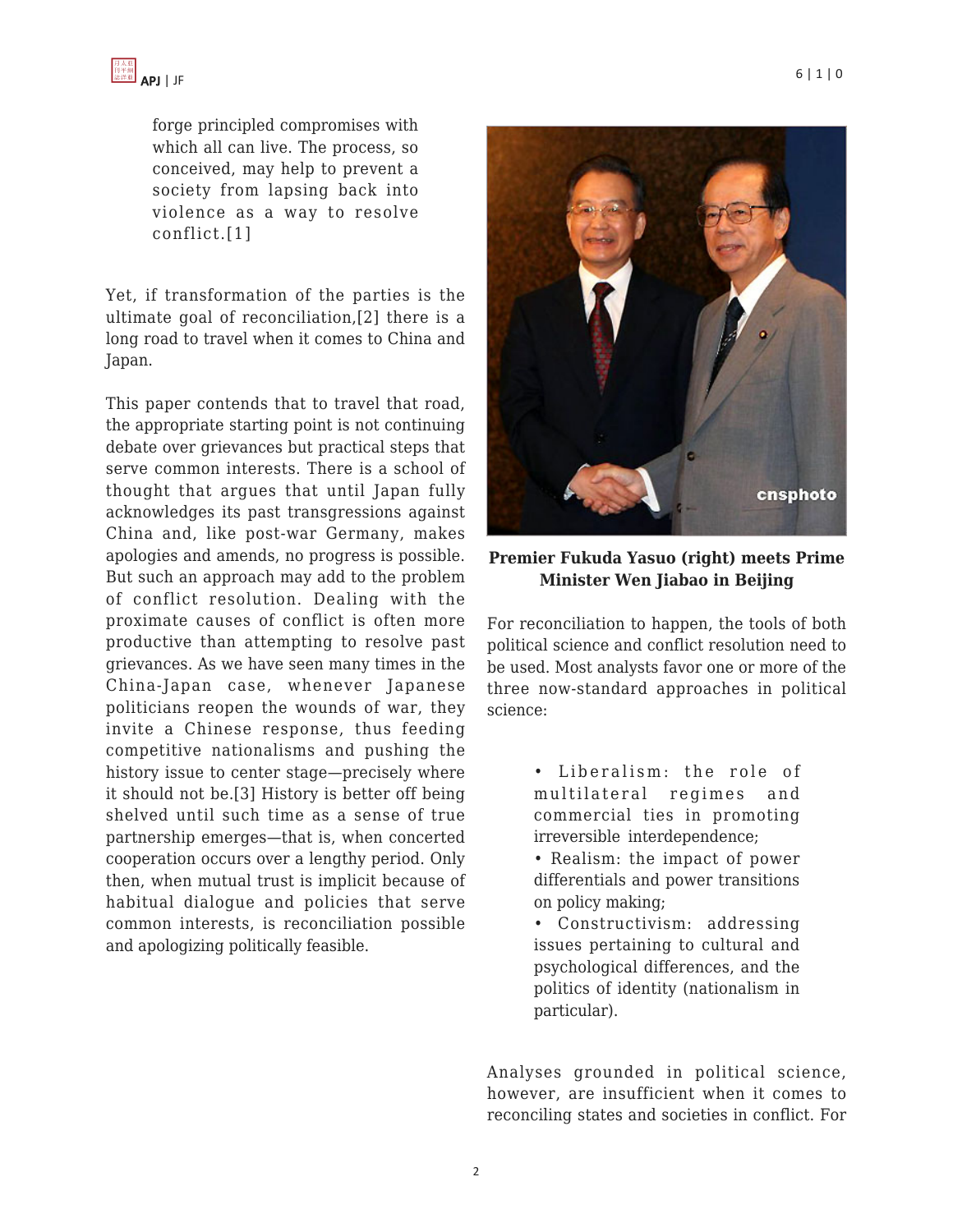one thing, they have a strong tendency to fish for trouble: They mainly seek to identify the causes and consequences of conflict rather than focus on preventing, managing, and resolving conflict.[4] For another, they are in sharp disagreement with one another on basic premises. Realist analysis typically sees China-Japan rivalry as an enduring feature of the East Asian strategic landscape, and discounts economic engagement as likely contributing to China's military as well as economic superiority. Constructivists often point to nationalism and history as being able to overwhelm any common ground Chinese and Japanese diplomats may find. The Liberals' response—that strong business ties, coupled with China's deepening involvement in Asian multilateral groups, will diminish rivalry and promote further cooperation with Japan—is appealing but not easily testable. On one hand, business ties have grown in spite of disputes over history and territory; but on the other, those disputes have persisted. Moreover, strong economic relations sometimes create new disagreements of their own, such as over technology transfers, trade imbalances, and development assistance.[5]

If scholars are to contribute to China-Japan reconciliation, as I believe they should, they will need to dig deeper into the tool box and exploit the conflict-resolution literature. Three areas seem particularly pertinent:

> • Dialogue: focus on the legitimacy of the parties, the diversity of formats for discussions, and the process of "getting to yes";

> • Engagement: techniques, such as use of positive incentives, for bringing parties to the table or otherwise making contact;

> • Confidence building: the use of preventive diplomacy and transparency to build trust.

The vantage point of conflict resolution is its focus on establishing greater trust, widening common ground, and managing differences between disputants. Rivalry is not treated as unalterable, nor is one side to a dispute assumed (for purposes of a settlement) to bear greater responsibility than the other. Approaches to resolving conflicts and reconciliation must take place at several different levels, from the personal to the regional and global.[6] Of central importance, and often neglected, is the domestic political element. In the case of China and Japan, the roles of powerful bureaucracies, parties, and political leaders, as well as of public opinion and civil society, must weigh in any usable approach to conflict management.[7] Of cardinal importance, as stressed below, is the widespread understanding that each leadership and society must come to about the virtues of their mutual dependence, as a source of common prosperity and as a restraint on nationalistic outbursts.

## **Problems of Sino-Japanese Conflict Management**

In this paper I elaborate on the contribution and piece together a menu that might be seized upon by Chinese and Japanese at various levels to design a new relationship with each other. These ideas are essentially building blocks, in which synergy and consistency rather than a carefully calibrated strategy is the key. The essential argument is that peaceful, cooperative relations are in China's and Japan's (not to mention the United States' and everyone else's) best interest, and that there is a high and increasing price to be paid for indifference to the consequences of ongoing rivalry—among which is a new cold war in Asia.

Managing Sino-Japanese differences presents a number of special problems, however. One is that neither Beijing nor Tokyo seeks an honest broker who might mediate the conflict. Another is the lack of self-criticism in each society,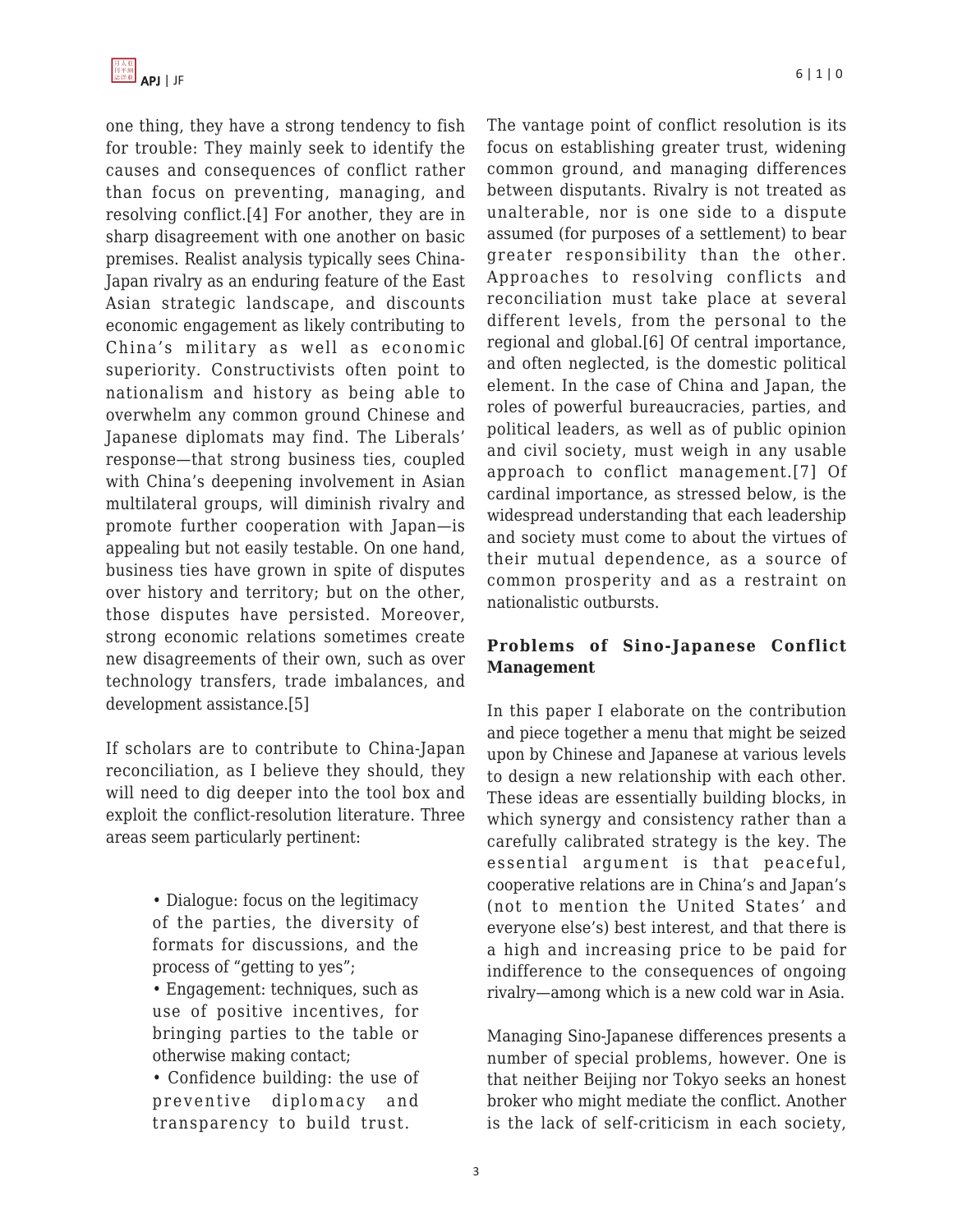hence also the seeming inability of each to establish a new domestic consensus regarding the other party. Third is that neither of the multilateral forums to which Japan and China belong—Asia-Pacific Economic Cooperation (APEC) and the various offshoots of the Association of Southeast Asian Nations (ASEAN)—has the capacity or the authority to act preventively or as conciliator in the dispute. Nor does Northeast Asia, unlike Southeast Asia, have a security dialogue mechanism that the two countries might use to discuss their disputes.

Fourth is the asymmetry of Japanese and Chinese power. While much is made these days of the fact that the two countries, for the first time in their modern history, are simultaneously strong, their strengths lie in different areas. Fifth, is the consistent inconsistency of China-Japan dialogue. It seems that every positive step is quickly undermined by a negative one—sometimes deliberately, one suspects. One recent example is when Koizumi expressed "deep remorse" to Hu Jintao in April 2005 for Japan's aggression in China. Hu accepted; but once Koizumi announced in Japan that he would visit the Yasukuni Shrine, all the goodwill dissipated.[8] A second such instance occurred following Chinese defense minister Cao Gangchuan's visit to Japan in August 2007. It was the first such military exchange in nearly ten years, and it may lead to the setting up of a hotline. Thereafter, China's foreign ministry informed the UN secretary general that it would resume reporting of arms exports and imports after a decade-long break, and would give a breakdown of its military budget.[9] But these two steps were undermined when Japan's navy joined U.S., Indian, and Australian ships in war games, part of a major security initiative under Abe to become a strategic partner with Australia and other states with "democratic values."[10]

One other formidable obstacle in the path of China-Japan reconciliation is the United States. Positive U.S.-China relations are central to the resolution of most of East Asia's security issues. But while the United States and China have found common ground lately in a number of policy arenas, such as terrorism and nuclear nonproliferation, Japan and China have not. In the eyes of many Chinese specialists, U.S. partiality to Japan is a major reason why.[11] Their argument is that Japan's deployments in the Middle East, its enhanced military firepower, its interest in constitutional revision, its strategic partnership with Australia, and its revival of national spirit have all come at the behest of the United States and thus have the appearance of balance-of-power politics directed at China. Yet, as one Chinese specialist on Japan has admitted, Beijing must choose between the lesser of two evils:

> The Chinese academic community is somewhat conflicted about the fu¬ture of the U.S.-Japanese alliance. On one hand, although it does not expect the alliance to become stronger, an invigorated U.S.-Japanese alliance may join hands against China. On the other hand, a looser U.S.-Japanese alliance may lead to its ultimate collapse, leaving a Tokyo unbound by Washington. It remains uncertain whether an independent Japan would employ a friendly China policy. The direction and future of the alliance, however, is ultimately up to Washington and Tokyo.[12]

#### The Costs of Avoidance

A serious potential consequence of the continuing rift is that a new cold war will break out in East Asia. The longer the rift simmers, the more likely it is that the so-called security dilemma will come to pass. While Japan has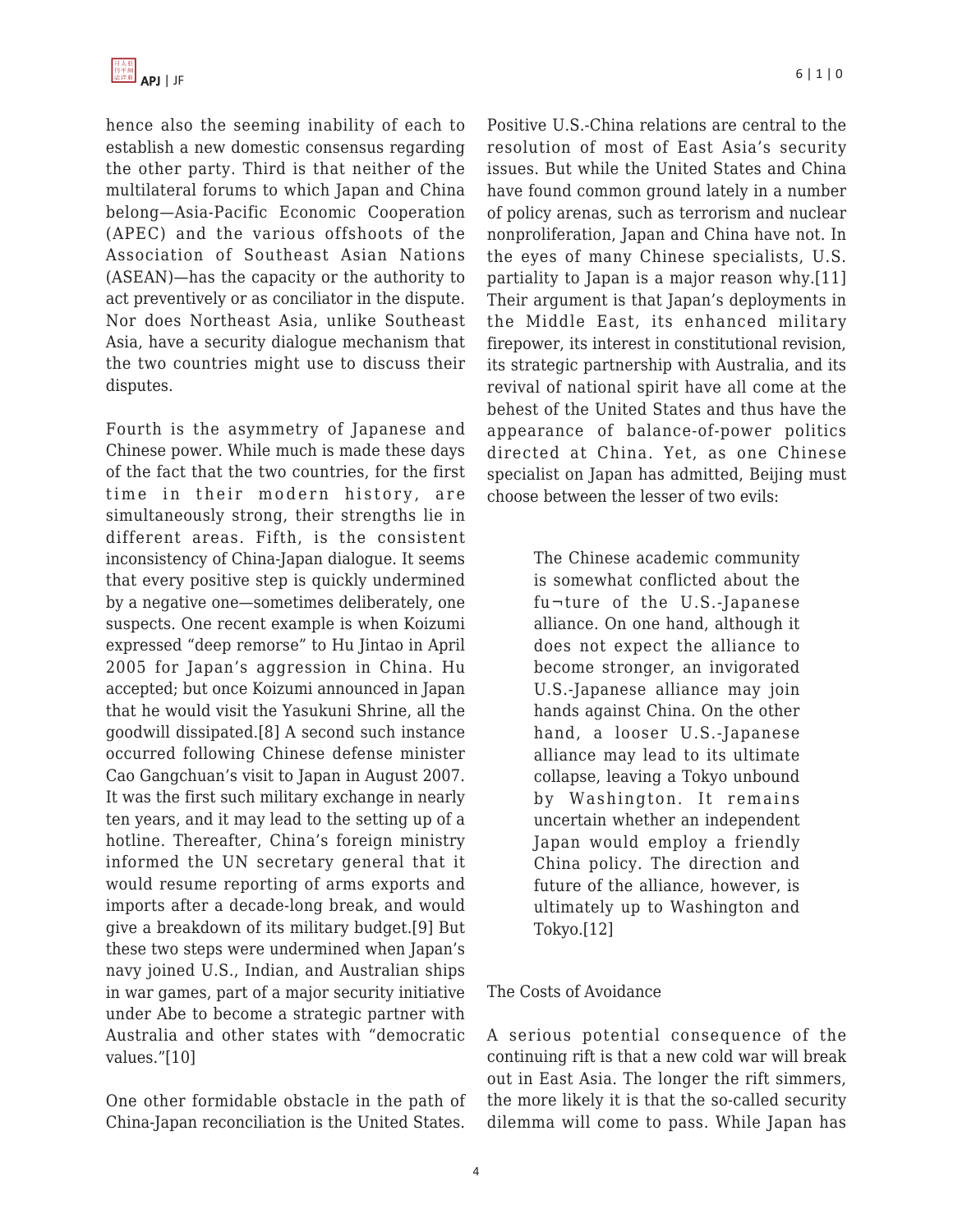extended its security ties, Beijing is busy cultivating its own alignments: the Shanghai Cooperation Organization, ASEAN+3, and Russia. As China's military modernization proceeds and issues of transparency go unresolved—the 17.8 percent boost in military spending announced in 2007 represented the seventeenth year in the last eighteen in which a spending increase reached double digits; and China's ASAT test in January 2007 may have revealed the secretiveness of the military even within China's own bureaucratic ranks[13]—Japanese leaders will justify countermeasures, such as increases in military spending and force acquisitions, and revision of Article 9 of the constitution.

#### Accenting the Positive

Up until now, the official bilateral level has been the locus of most discussions of problem areas in China-Japan relations. There is a positive side to this reality, however. First, Japanese and Chinese leaders have embraced East Asian regionalism, at least in terms of deepening economic integration and joint consultations (mainly in ASEAN+3);[14] and they along with all the other key actors in Northeast Asia have also accepted the idea of creating a regional dialogue mechanism for dispute resolution.[15] Second, as discussed further below, Prime Minister Abe Shinzo's trip to China and South Korea soon after succeeding Koizumi Junichiro in October 2006, and the reassurances to China of his successor, Fukuda Yasuo, may open the door to further and more concrete dialogue. Third, the high and growing degree of economic interdependence between Japan and China—in trade, direct investment, and official development assistance (ODA)—remains the crucial asset for preventing open conflict.

Viewed from the perspective of conflict management, moreover, another source of optimism is that the same issues that divide the two countries and peoples may be turned into arenas of cooperation.

Why do Chinese and Japanese leaders eye each other so warily? The reasons are easy enough to list: geographic propinquity, historical animosity, unequal power, concern about alliance relationships. All these concerns can be turned around, however, so that the key issue becomes not sources of endless rivalry but ways in which China and Japan need one another. For indeed they do—such as to control environmental destruction, to promote China's "peaceful rise" in ways conducive to both domestic and international stability, to restrain military growth, and to sustain regional political and economic stability. Such mutual dependence helps neutralize potentially aggressive forms of nationalism. Thus, rather than interpret China-Japan relations exclusively in terms of competition for influence, we might think about the significant opportunity costs that occur as the result of China-Japan friction.[16]



Fortunately, in recent times the China-Japan relationship has not been all about competition and heated words. In October 2006, on the occasion of Prime Minister Abe Shinzo's official visit to the PRC, the two sides proclaimed that they would "strive to build a mutually beneficial relationship based on common strategic interests . . . " "Contact and dialogue," including "frequent" talks between the top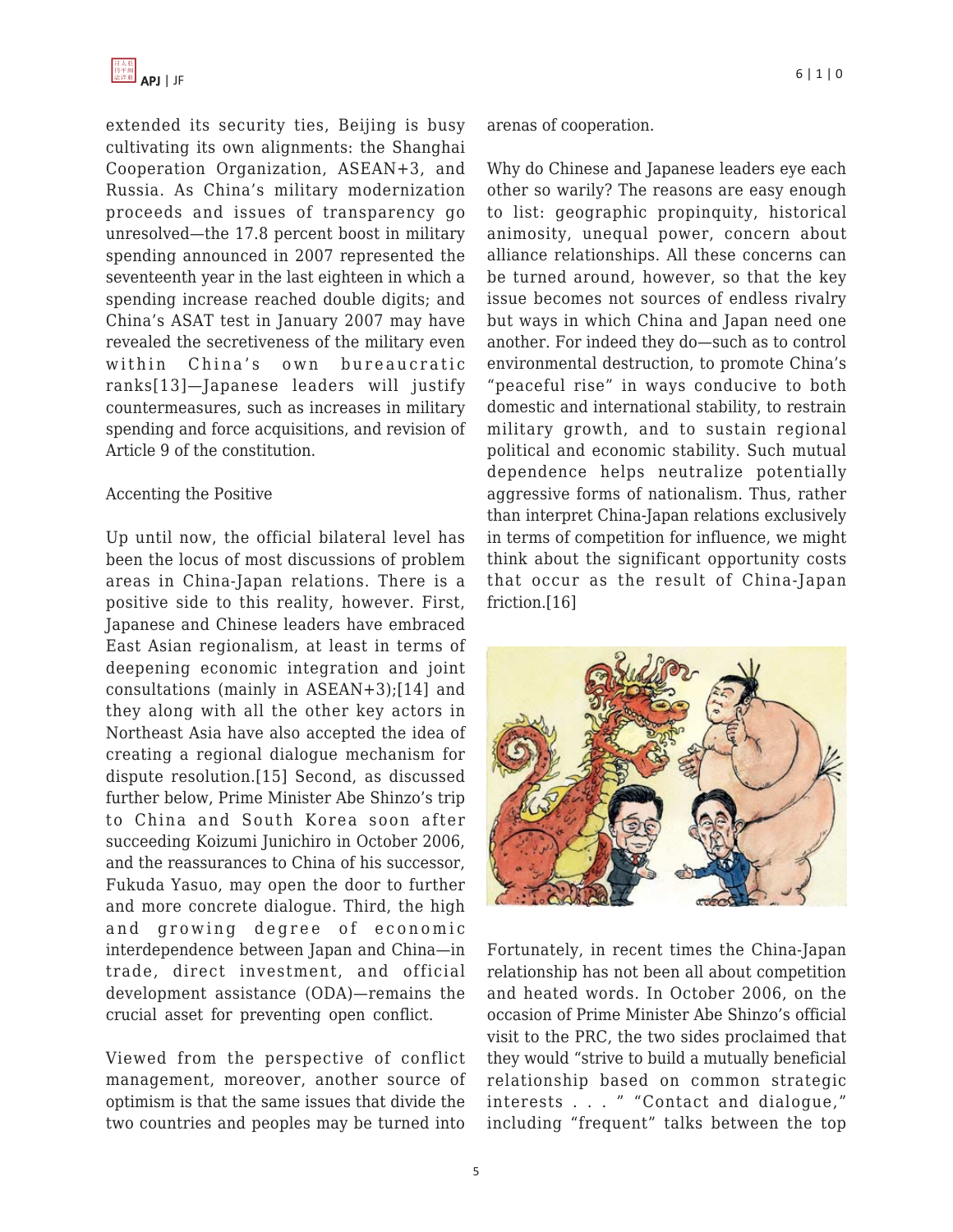

leaders, would take place. Explicit references were made to four areas of cooperation: the East China Sea negotiations, "Japan-China security dialogue," ASEAN+3, and the Six-Party Talks. Last, Japan and China promised to "strengthen mutually beneficial cooperation particularly in the areas of energy, environmental protection, finance, information and communication technology, and protection of intellectual property."[17] Then, in April 2007 Prime Minister Wen Jiabao returned Abe's visit and won great applause with a speech, "For Friendship and Cooperation," before the Japanese Diet. As he had in the past, Wen stressed looking ahead rather than backward, common development, and "seeking agreement while minimizing differences" (qiutong cunyi). Mention was again made of energy and environmental cooperation.[18]

Some specific follow-ups to those promises have since emerged. First, Prime Minister Fukuda immediately proclaimed interest in improving China-Japan as well as Japan-Korea relations, starting with the assurance that he would not visit the Yasukuni Shrine for war dead. On visiting China in December 2007, following a visit to the United States, Fukuda (like Abe) again stressed mutual interest.[19] Second, the two governments reportedly reached a basic understanding on global warming, with Japan agreeing to provide China with technological assistance to help cut greenhouse gas emissions.[20] Third, on the military side, the Chinese missile destroyer Shenzhen visited Tokyo Bay in November 2007, with a Japanese return visit scheduled for sometime later.[21] Fourth, the first China-Japan High-Level Economic Dialogue was held in December 2007. China's delegation leader spoke of how trade with Japan was of mutual benefit: "China's development is not a threat to Japan but an opportunity, and Japan's development is advantageous for China's uninterrupted economic progress."[22]

The restoration of high-level diplomacy was in

itself an important act, and the promises made as the result of Abe's visit were all to the good. Japan-China relations have had their best moments when dialogue has focused on functional areas such as those mentioned in the joint statement on military, economic, environmental, and other concrete subjects. Still, one wonders how much wider and deeper cooperation might be if dialogue were more culturally informed. How does dialogue actually take place between Japanese and Chinese officials, journalists, historians, and environmental and energy experts? Are there missing ingredients that reduce the opportunities for creating greater trust, such as mutual respect and acceptance of the other's legitimacy? Intercultural research has shown that insensitivity in international relationships can be a major contributor to tensions, or can limit progress in dialogue.[23] Likewise, the choice of format, procedures, and participants in international dialogue may also have much to do with outcomes.[24]

### **Reconciling: Potential Avenues and Resources**[25]

#### Tracks I, II, III Options at Three Levels

Below I consider just a few possible steps on three tracks—governmental, mixed governmental and nongovernmental, and popular (civil society)—and at three levels: unilateral, bilateral, and multilateral. Track I consists of official declarations, confidencebuilding measures (CBMs), and negotiations. Track II includes activities such as workshops, conferences, and other gatherings that bring together NGOs, business, parliamentary, and other officials speaking in their private capacity. Track III activities are entirely in the public (civil-society) domain—e.g., professional and popular associations, media and labor groups, and businesses.

Unilateral Steps are those that either of the parties, or an important outside party such as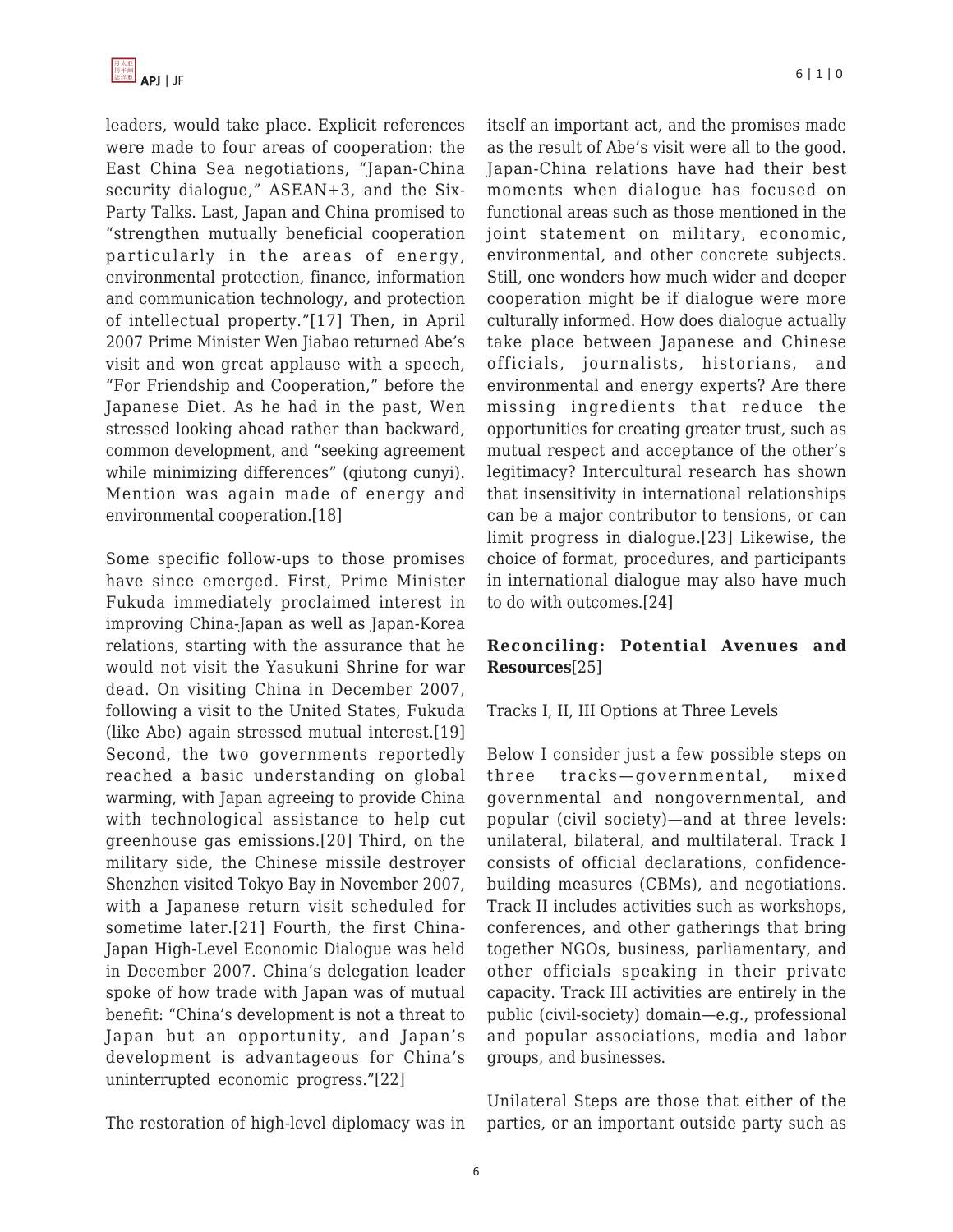

the United States, might take to reduce tensions. These include policy initiatives such as statements of noninterference, arms reductions, and apologies for past conduct. Bilateral Steps are those the parties take together, such as joint research, environmental cooperation, and energy development, as well as pledges and statements of principle. Multilateral Steps bring the parties together in larger cooperative networks, such as regional and global organizations devoted to security dialogue, energy, arms transparency, labor, health epidemics, and other transnational issues.

The steps I have chosen may not stand much chance of being implemented any time soon, but each one may generate the kind of goodwill and trust that will lead to other positive steps. Thus, I have stepped around issues of historical grievance, which are the most difficult to address, in favor of those where mutual interests coincide—the well-known win-win approach.[26]

> • Regularization of High-Level Diplomacy (Track I, Bilateral) Now that direct dialogue has resumed, Chinese and Japanese leaders should pledge to make it a regular occurrence. In addition, they should issue a new joint statement of friendship and cooperation to upgrade both the sentiment and the functionality of the 1998 joint declaration. A counterpart of such diplomacy might be creation of a preventionfocused bilateral group to provide advance notification (for instance) of troop or ship movements, somewhat like the Organization for Security and Cooperation in Europe (OSCE).

• Mutual Appreciation (Track

I/Unilateral and Track II)

Chinese government, media and other institutions (including schools) can contribute to a positive atmosphere by expressing appreciation for Japan's contributions to China's economic rise. Some Chinese commentators agree that China has been lax in this regard.[27] Japan has been very generous with yen loans, for example—over \$14 billion from 1990 to 2005 alone—and has directly invested over \$51 billion in the same period.[28] Although expressions of appreciation have been made from time to time, they have often been diluted by bitter reminders of the past and suggestions that Japanese business has also benefited from the aid and investments.[29] The Japanese side therefore has an obligation too: to acknowledge the benefits it has received, and to consider new ways to contribute to China's development, such as an extension of environmental protection programs when ODA ends in 2008.[30]

• Affirmations of Good Intentions (Track I, Bilateral)

Although words can never replace deeds, professions of friendly intentions and mutual respect, apologies for past conduct, and a positive common vision of future relations do serve good purposes. A negative example to demonstrate the point is the November 1998 China-Japan joint declaration of friendship and cooperation, which left both leaderships very upset: Jiang Zemin, because the Japanese side failed to provide an apology for the past, unlike in the Japan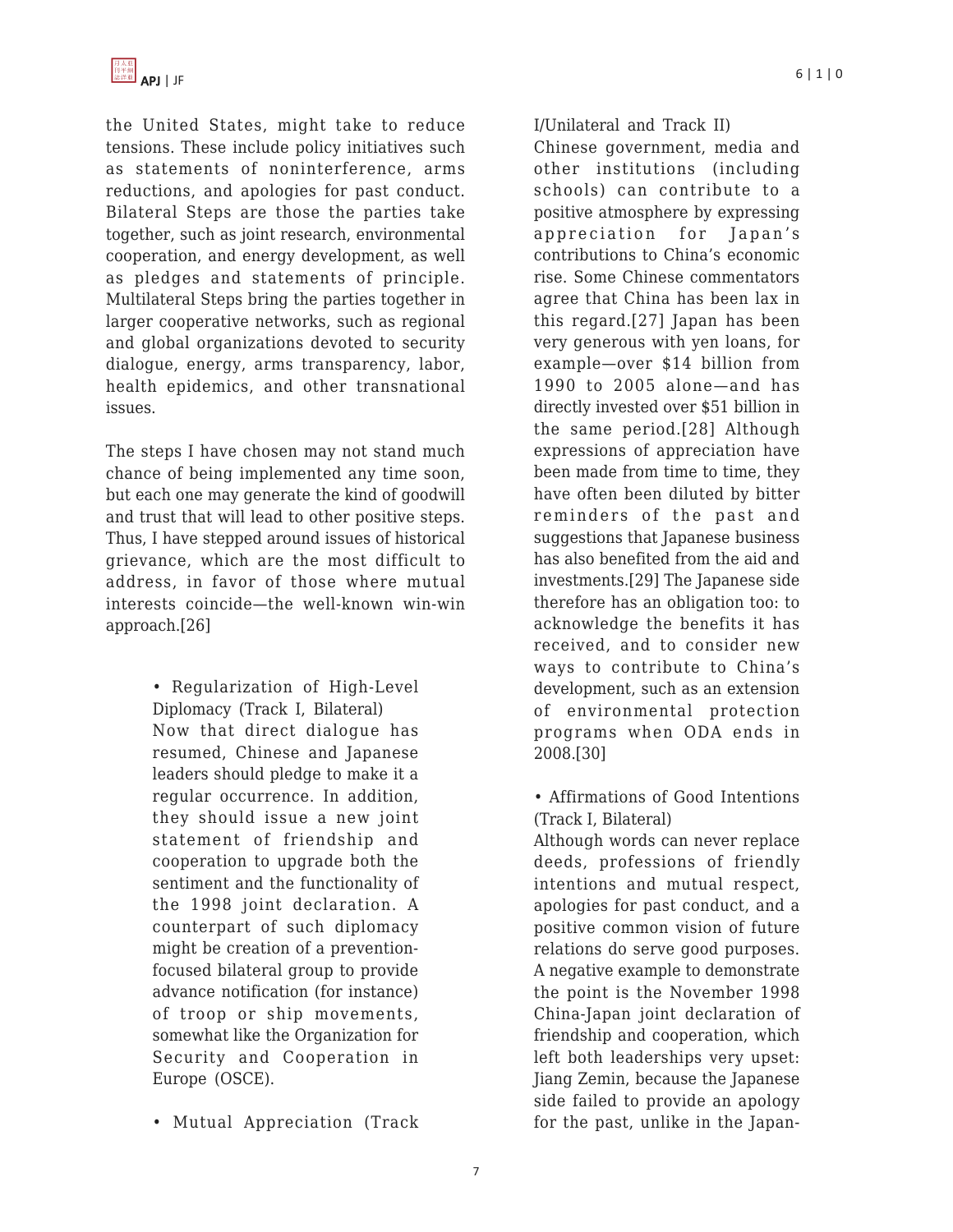ROK joint declaration that had been concluded the previous month; and Obuchi Keizo, because of Jiang's immoderate criticisms of Japan. The China-ROK agreement, and the Sino-Indian joint declaration of November 2006, are models of forward-looking statements: They specify areas of actual and potential cooperation, as well as the agencies that will undertake it; they assign roles for specialists; and they stress mutual involvement in regional and global activities. These functional areas are framed with rhetoric suggesting positive intentions toward the other party: India and China "are not rivals or competitors" but rather have a "strategic and cooperative partnership," says the joint declaration.[31] It therefore might be time for China and Japan to renegotiate or update the 1998 agreement, with a new spirit of cooperation and attentiveness to specific areas of cooperation.

• Creating a Northeast Asia Security Dialogue Mechanism (Track I, Multilateral)

All the recent agreements reached during Six Party Talks on North Korea—the September 2005 joint statement of principles and the agreements of February and October 2007—held out the prospect of a multiparty security forum that might evolve from the Talks and the establishment of a "permanent peace regime" on the Korean peninsula. Although implementation of each party's commitments remains to be seen, preliminary discussion of the scope and organizing principles for a

dialogue mechanism could begin now. A dialogue mechanism would provide China and Japan with an opportunity to work together on any number of common security issues, such as their long-running dispute in the East China Sea,[32] security guarantees for the Korean peninsula, and a Northeast Asia nuclear-weapon-free zone.[33] The common forum would also provide an institutional basis for greater transparency in military affairs, such as arms acquisitions and deployments. The Japan-China Fisheries Agreement that went into force in June 2002, and ongoing bilateral "security consultations" since 1994, provide positive reference points and building blocks for a regional dialogue mechanism.[34]

• Putting Balance into U.S. Policy[35]

As two knowledgeable experts have argued, the United States has a large stake in a moderation of China-Japan relations. If U.S. policy continues to promote "normal nation" status for Japan in ways that seem to China to amount to containment, a new cold war in Asia might result, with the two countries engaged in arms racing, forcing other countries (notably in ASEAN) to take sides. Rather than promote an expansion of Japan's international security role and sound alarm bells about China's military modernization, the United States "should declare its unambiguous opposition to worsening Sino-Japanese relations and exert its considerable influence with both Tokyo and Beijing to establish a cooling-off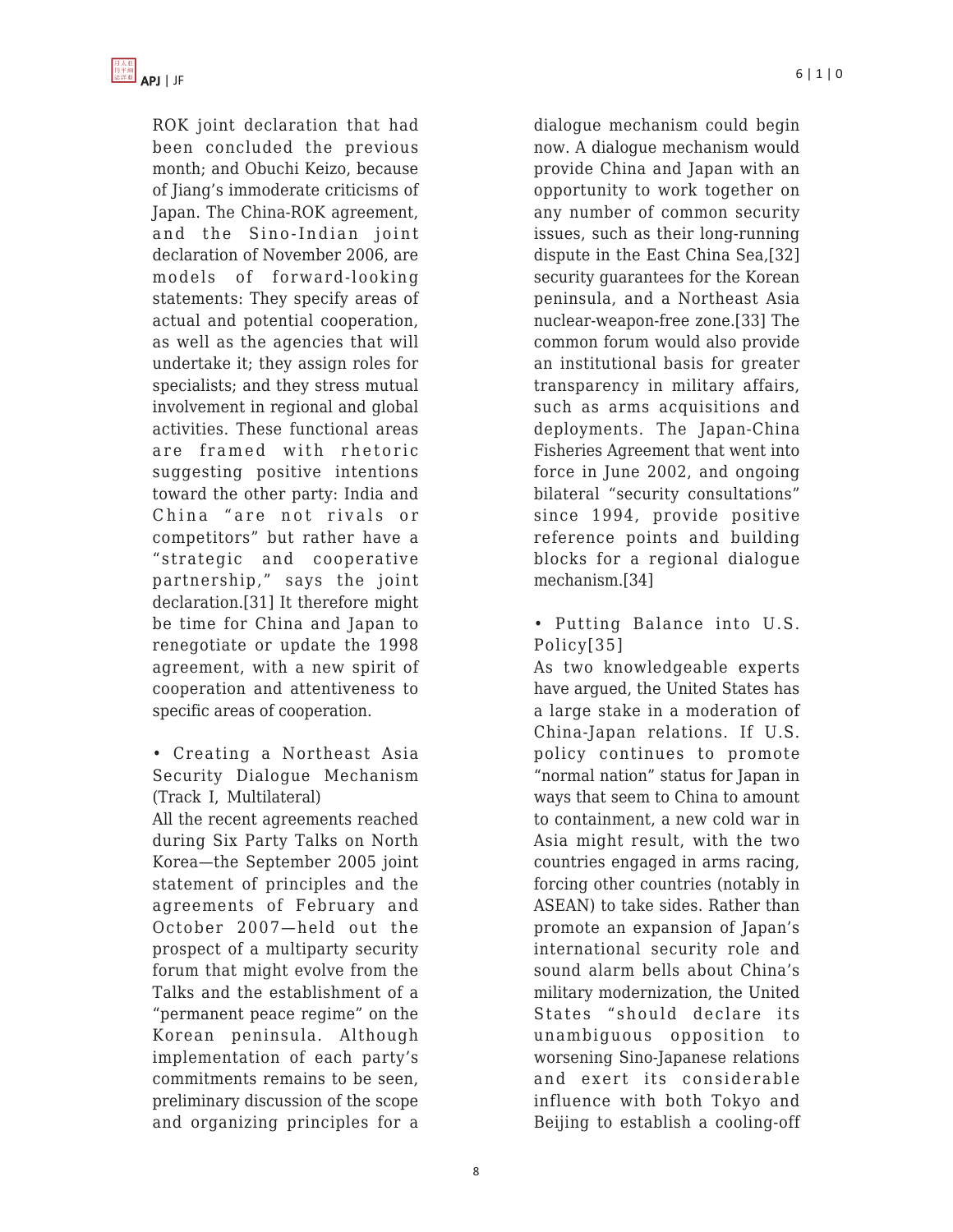

period."[36] One major Japanese newspaper, worried about a new cold war in Asia, offered several concrete suggestions, all of which require U.S. support in multilateral settings: creating a Northeast Asia security "entity" (such as the security dialogue mechanism discussed above), convening regular U.S.-Japan-PRC summits, and obtaining U.S. and Chinese signatures on a protocol to the Treaty on the Southeast Asia Nuclear Weapon-Free Zone (the Treaty of Bangkok) that bans the use of nuclear weapons.[37] Other ways the United States can help improve Japan-China relations are by moderating Japanese expressions of a security interest in Taiwan (contained in the "2+2" joint U.S.-Japan statement of February 2005), not supporting constitutional revision of Article 9, and not calling upon Japan's military in support of U.S. collective-security missions far from Japan, and inviting China to take part in the trilateral security talks that take place between Japan, the United States, and South Korea.

All these policy changes can be taken with assurances to Japan that the security alliance remains strong and that the United States is not moving to a "pro-China" policy—shifts that Japanese leaders have feared in the past but that Chinese analysts themselves do not demand.[38] What they want, and what is surely in Japan's interest as well, is cooperativeness in U.S.- China relations, which is vital to East Asia's future. For history shows that when their relations are cooperative, difficult regional issues can be dealt with effectively, as the Six Party Talks on North Korea have abundantly demonstrated.[39] Japan may well need to hedge against a rising China, but it should not be perceived as seeking to contain it. U.S. and Japanese policies would do better to focus on seeing that China's modernization proceeds along environmentally sustainable lines.[40]

• Track II Gatherings Apart from high-level diplomacy, Chinese and Japanese media, business, academic, and scientific circles have much that they could explore with each other. A gathering of such specialists, drawn from private and public institutions, might promote mutual understanding, reduce stereotyping, and change popular opinion in both countries. For example, a scientific meeting might be arranged to come up with initiatives on global warming and energy cooperation, or a joint plan for dealing with transboundary pollution.[41] A joint East Asia television history project is a second example, following on publication in 2006 of a joint Chinese-Japanese-Korean history text. Track II gatherings might also encourage particular groups to lobby their governments for improvements in China-Japan relations—as Japanese business groups have already done on the Yasukuni issue. The two governments might convene an eminent persons group to advise on solutions to specific issues in dispute.[42]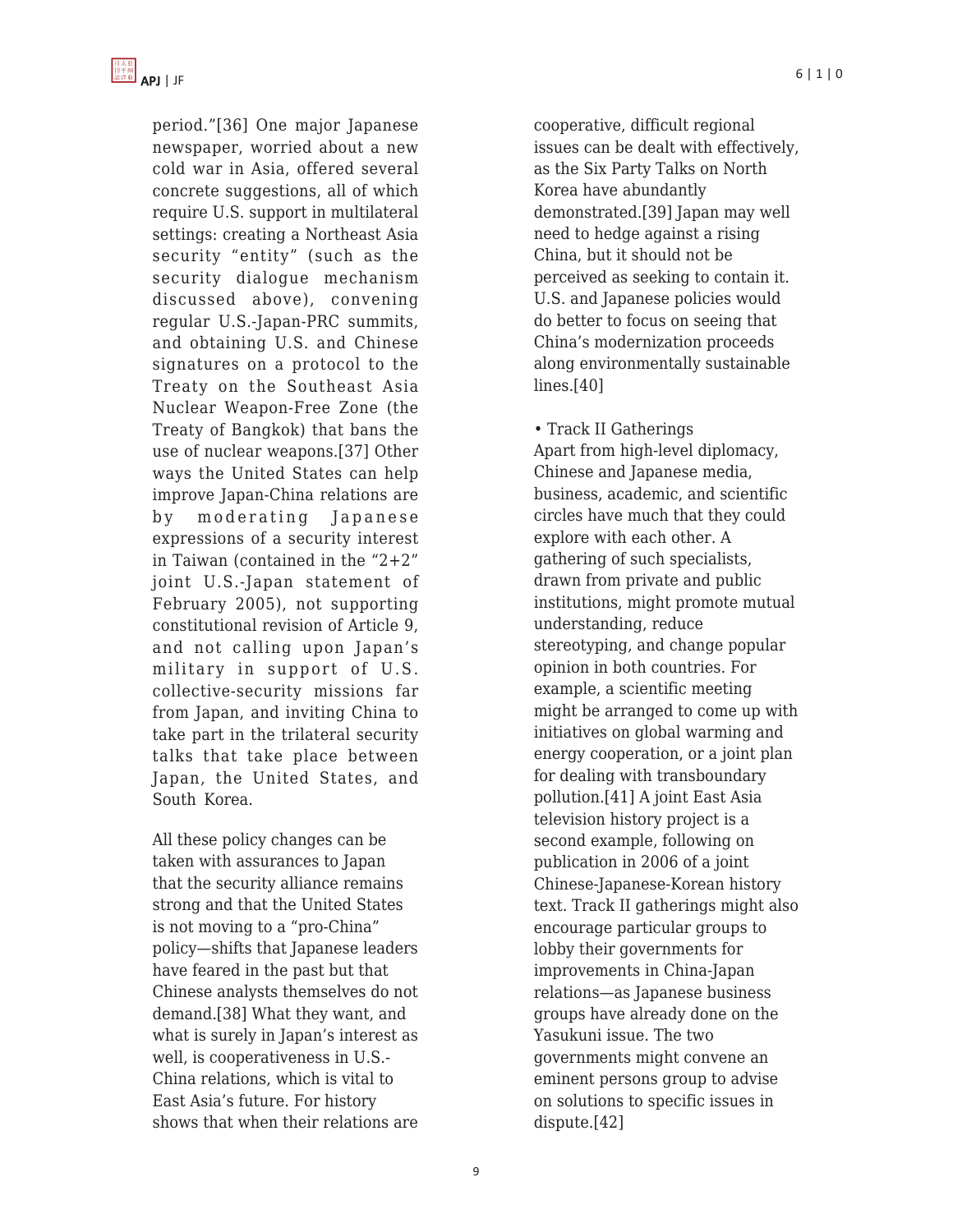

• Track III – Civil Society and People-to-People Exchanges Improving mutual perceptions and counteracting distorted imagery require remedies at the grassroots level as well as among political leaders. For policy makers, nationalism is a two-edged sword; if they appear to be going against it, they face domestic opposition to "softness" when dealing with the enemy. Thus, Hu Jintao is sometimes said to have been a target of the April 2005 demonstrations against a permanent Japanese seat on the UN Security Council for not being as tough with Japan as Jiang Zemin had been; and the China hands in Japan's foreign ministry have often been criticized in the Japanese press for being too "pro-China." At the popular level, the problem is more complex. In China's case, anti-Japanese nationalism clearly has grassroots dimensions; the fact that the 2005 protests were driven by the Internet showed that new reality very plainly. But official approval of anti-Japanese feelings (so long as they do not get out of control) is just as clearly involved, not only in popular demonstrations but also in the "patriotic education campaigns" carried on numerous television stations. Japan has its counterparts when it comes to playing to or promoting anti-Chinese feelings. Japanese courts consistently reject suits that challenge officially sanctioned history textbooks and ask for compensation for Chinese (and all other) war victims; revisionist historiography still has an audience (and is rarely criticized by public officials); the archconservative Sankei News and popular comic books often depict China in the most evil terms.[43]

Civil society, though nascent in China and still rather weak in Japan, needs to be encouraged to explore, systematically and practically, how Chinese and Japanese can learn at least to be more accepting of one another. At least one study of Japanese NGOs in China—which are far more numerous there than in any other country—suggests that they can be very effective people-to-people diplomats, particularly in the environmental field.[44] Yomiuri's reevaluation of Japan's war responsibility exemplifies what the mass media can do to dispose of historical myths.[45] Yomiuri and its liberal newspaper counterpart, Asahi Shimbun, might co-sponsor a media summit with their Chinese counterparts on ways to avoid stereotyping and report objectively on events in the other country.[46] The editors of these two newspapers have already joined in calling for building a secular war memorial to replace the Yasukuni Shrine.[47] In academia, the appointment of scholarly panels to reevaluate historical sources of grievance has already occurred twice, in the first instance (in 2005) ending with the production of a joint textbook in Chinese, Japanese, and Korean. Such scholarly gatherings should be regularized.

If some of the above ideas are implemented, they may lead to other positive developments.[48] For example, China might

10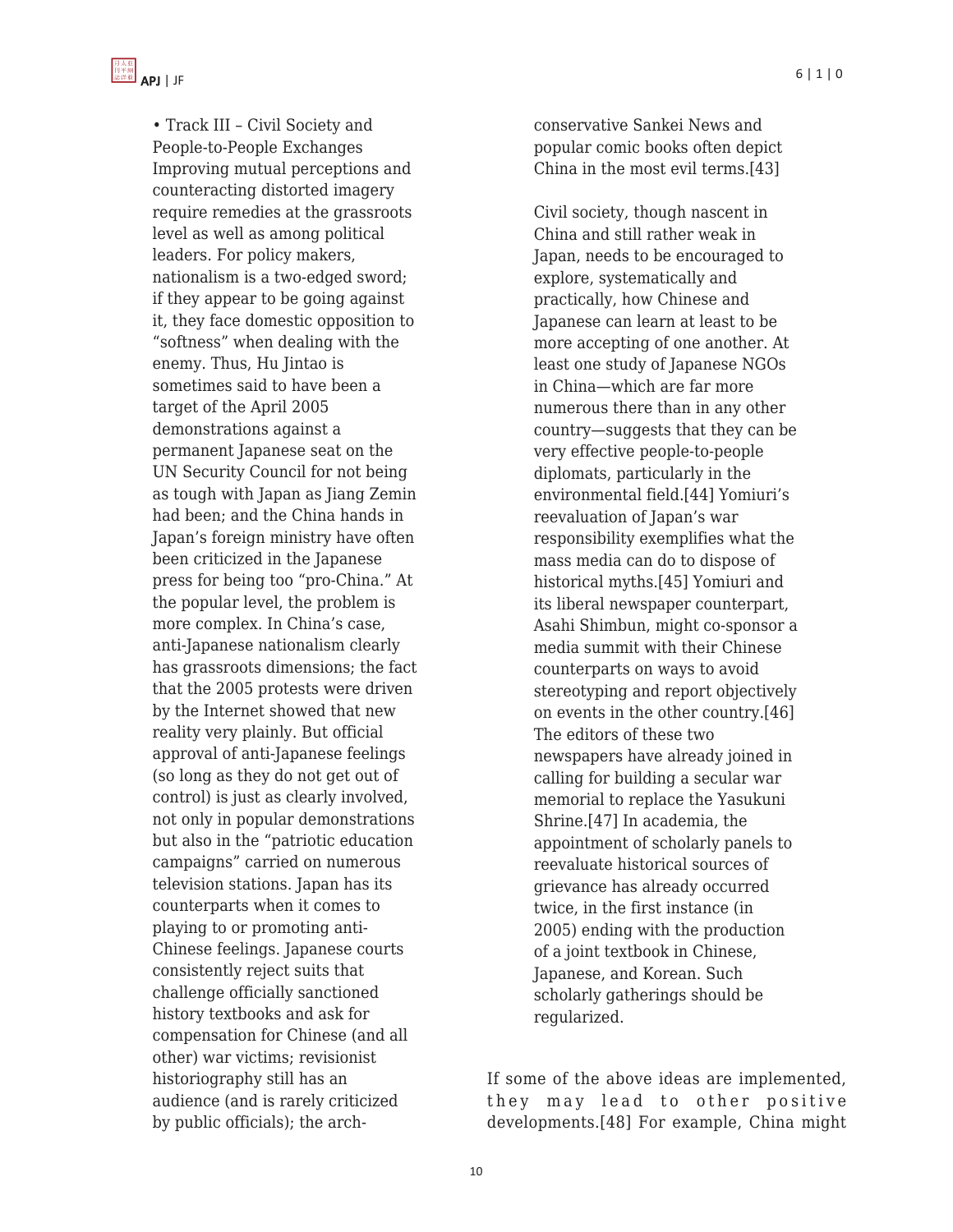support a Japanese seat on the UN Security Council. The two countries might find agreement on the purposes and membership of the East Asian Community. Suspicions about the force modernizations of their militaries might abate as new CBMs are devised. They might establish a standing crisis-management body. Private groups might be prevented by their governments from interfering in territorial disputes. In the end, China and Japan must reach the point of recognizing that security for one is really security for the other—just as happened between the United States and the Soviet Union during the Cold War, and as the previous two South Korean governments decided in seeking to engage the North.

Mel Gurtov is Professor of Political Science and International Studies in the Hatfield School of Government, Portland State University, and Editor-in-Chief of Asian Perspective. His most recent books are [Superpower on Crusade: The](http://www.amazon.com/Superpower-Crusade-Doctrine-Foreign-Policy/dp/1588264076/ref=pd_bbs_sr_1?ie=UTF8&s=books&qid=1199582615&sr=8-1) [Bush Doctrine in US Foreign Policy](http://www.amazon.com/Superpower-Crusade-Doctrine-Foreign-Policy/dp/1588264076/ref=pd_bbs_sr_1?ie=UTF8&s=books&qid=1199582615&sr=8-1) and [Global](http://www.amazon.com/Global-Politics-Human-Interest-5th/dp/158826484X/ref=sr_1_1?ie=UTF8&s=books&qid=1199582665&sr=1-1) [Politics in the Human Interest](http://www.amazon.com/Global-Politics-Human-Interest-5th/dp/158826484X/ref=sr_1_1?ie=UTF8&s=books&qid=1199582665&sr=1-1), both available from Lynne Rienner Publishers (www.rienner.com). He may be reached at mgurtov@aol.com.

Written for Japan Focus and posted on January 5, 2008.

#### **Notes**

\* Prepared for presentation at the International Studies Association Annual Convention, San Francisco, California, March 28, 2008.

[1] David Crocker, "Reckoning with Past Wrongs: A Normative Framework," Ethics and International Affairs, vol. 13 (1999), pp. 43-64.

[2] On transforming the relationship between disputing parties, see Louis Kriesberg, Constructive Conflicts: From Escalation to Resolution, 2d ed. (Lanham, Md.: Rowman & Littlefield, 2003).

[3] A recent example occurred in 2007 when

Prime Minister Abe reopened the issue of the comfort women. Instead of simply indicating that he had no intention to change the Japanese statement of 1993, issued in the name of the chief cabinet secretary, that blamed the army for the forcible seizure of women in occupied lands to serve as sex slaves, Abe, while expressing sympathy for the women, said that in his opinion the army's role was unproven. He thus found himself in the same bed with the former education minister, Nakayama Nariaki, who boasted about how he and other LDP members had kept mention of the comfort women and the army's role in their recruitment out of school texts. These unfortunate words lend legitimacy to the Chinese view, expressed by one prominent Chinese scholar, that historical issues (in this case, the Yasukuni Shrine) have "become a main or perhaps even the only obstacle to Sino-Japanese engagement and cooperation at the moment, like a fish bone stuck in the throat. Only if this problem is appropriately resolved will China further discuss po¬tential cooperation programs with Japan and specify its policy on Japan's role in international and regional security." Yang Bojiang, "Redefining Sino-Japanese Relations After Koizumi," Washington Quarterly, vol. 29, No. 4 (Autumn, 2006), p. 131.

[4] Of course there are exceptions. See, e.g., Kent E. Calder, "China and Japan's Simmering Rivalry," Foreign Affairs, vol. 85, No. 2 (March-April, 2006), pp. 129-39.

[5] On the political uses of Japan's ODA, see Tsukasa Takamine, "A New Dynamism in Sino-Japanese Security Relations: Japan's Strategic Use of Foreign Aid," The Pacific Review, vol. 18, no. 4 (December, 2005), pp. 439-61.

[6] Kriesberg, Constructive Conflicts, p. 329.

[7] See Reinhard Drifte, "Engagement Japanese Style," Chinese-Japanese Relations in the Twenty-first Century: Complementarity and conflict. (Routledge: New York, 2002), p. 53. See also Murata Koji, "Domestic Sources of Japanese Policy towards China," in Lam Peng Er, ed., Japan's Relations with China: Facing a Rising Power (Routledge: London, 2006), p. 39.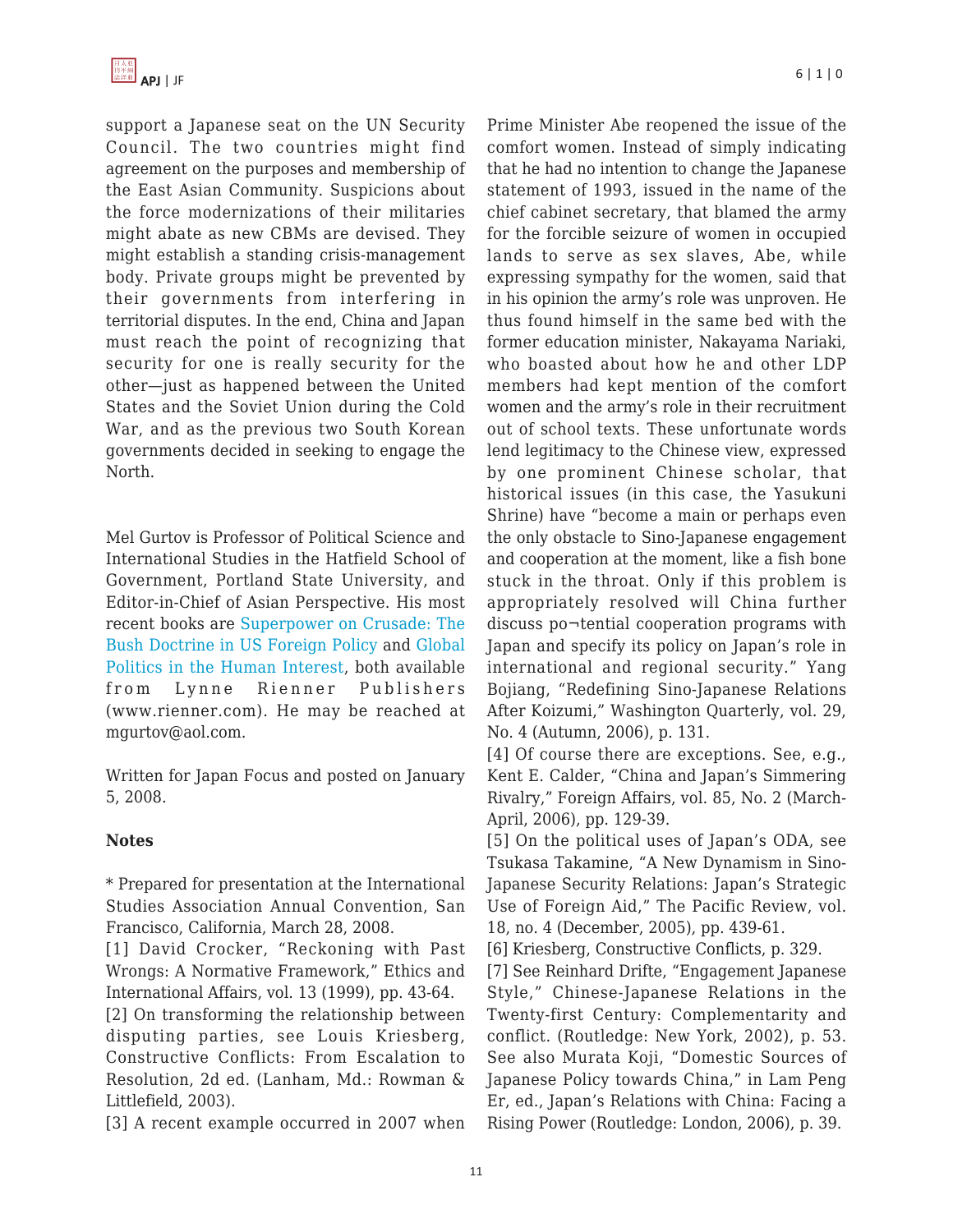[8] See Tok Sow Keat, "Neither Friends Nor Foes: China's Dilemmas in Managing Its Japan Policy," China: An International Journal, vol. 3, No. 2 (September, 2005), pp. 297-98.

[9] Reuters, "China Defense Minister Visits Japan, Ties on Mend," August 29, 2007; NAPSNet, same date.

[10] The U.S. commander in the maneuvers denied they were directed at China (Reuters, "Bay of Bengal War Games Not Aimed at China: U.S.," August 23, 2007, at NAPSNet, same date); but it is highly unlikely that Chinese leaders saw it that way. The new Japan-Australia declaration on defense, signed in March 2007, "will mean"—in the words of then-Prime Minister John Howard—"that our security relationship with Japan will be closer than with any other country with the exception of the United States," even though the agreement reportedly only concerns cooperation on terrorism and disaster relief. (Japan Times, March 11, 2007.) This declaration should be seen in the context of Japan's "values diplomacy," the brainchild of Foreign Minister Aso Taro in a speech in late 2006 on a democratic alliance of Japan with other states—though not South Korea, interestingly. When Abe visited India the following August, he referred to an "expanded Asia"—Japan, the United States, Australia, and India—marked by shared democratic values and strategic interests. "Abe: Japan, India United by Values," [Asahi Shimbun,](http://www.asahi.com) August 23, 2007.

[11] See also Wang Jisi, "China's Search for Stability with America," Foreign Affairs, vol. 84, No. 5 (September-October, 2005), p. 44.

[12] Yang Bojiang, "Redefining Sino-Japanese Relations," p. 133.

[13] See Bates Gill and Martin Kleiber, "China's Space Odyssey," Foreign Affairs, vol. 86, No. 3 (May-June, 2007), pp. 2-6. The authors contend that the test, in which a ballistic missile shot down a weather satellite, was undertaken by the Chinese military without consulting the ministry of foreign affairs.

[14] Sueo Sudo, "It Takes Two to Tango: The

Conflict as Japan Sees It," in James C. Hsiung, ed., China and Japan At Odds: Deciphering the Perpetual Conflict for the Future (New York: Palgrave, 2007), pp. 43-57. ASEAN+3 refers to the ten ASEAN states plus Japan, China, and South Korea, with "the three" now meeting regularly.

[15] This was one element of the Joint Statement of Principles of the Six Party Talks in September 2005, and it has been repeated in subsequent meetings of the six parties. Text in Northeast Asia Peace and Security Network (NAPSNet) Special Report, September 20, 2005, online from nautilus.org.

[16] I am indebted for this point to Prof. Peter Van Ness of the Australian National University.

[17] "[Japan-China Joint Press Statement,](http://www.mofa.go.jp/region/asia-paci/china/joint0610.html)" October 8, 2006.

[18] Chinese text in [Renmin gang](http://politics.people.com.cn/GB/1024/5608346.html) (People.com), April 13, 2007.

[19] Fukuda cited three areas: promoting mutual benefit (such as energy), mutual understanding (such as security), and international society (such as terrorism and North Korea). See Kazuyo Kato, "[China-Japan](http://www.jamestown.org/china_brief/article.php?articleid=2373877) [Rapprochement in Perspective,](http://www.jamestown.org/china_brief/article.php?articleid=2373877)" China Brief, vol. 8, No. 1 (January 4, 2008).

[20] Yomiuri Shimbun, "Japan, China Reach Deal on Anti-Global Warming Project," November 30, 2007, in NAPSNet, same date. [21] New York Times, November 28, 2007, p. A16.

[22] [Statement of Vice-premier Zeng Peiyan](http://world.people.com.cn/GB/1029/42354/6600621.html), as reported in Renmin gang (People.com), December 1, 2007.

[23] See Raymond Cohen, Negotiating Across Cultures: International Communication in an Interdependent World (Washington, D.C.: U.S. Institute of Peace, 1997).

[24] See Harold Saunders, A Public Peace Process: Sustained Dialogue to Transform Racial and Ethnic Conflicts (London: Palgrave Macmillan, 2001), and Herbert C. Kelman, "The Problem-Solving Workshop in Conflict Resolution," in Richard L. Merritt, ed., Communication in International Politics (Urbana, Ill.: University of Illinois Press, 1972).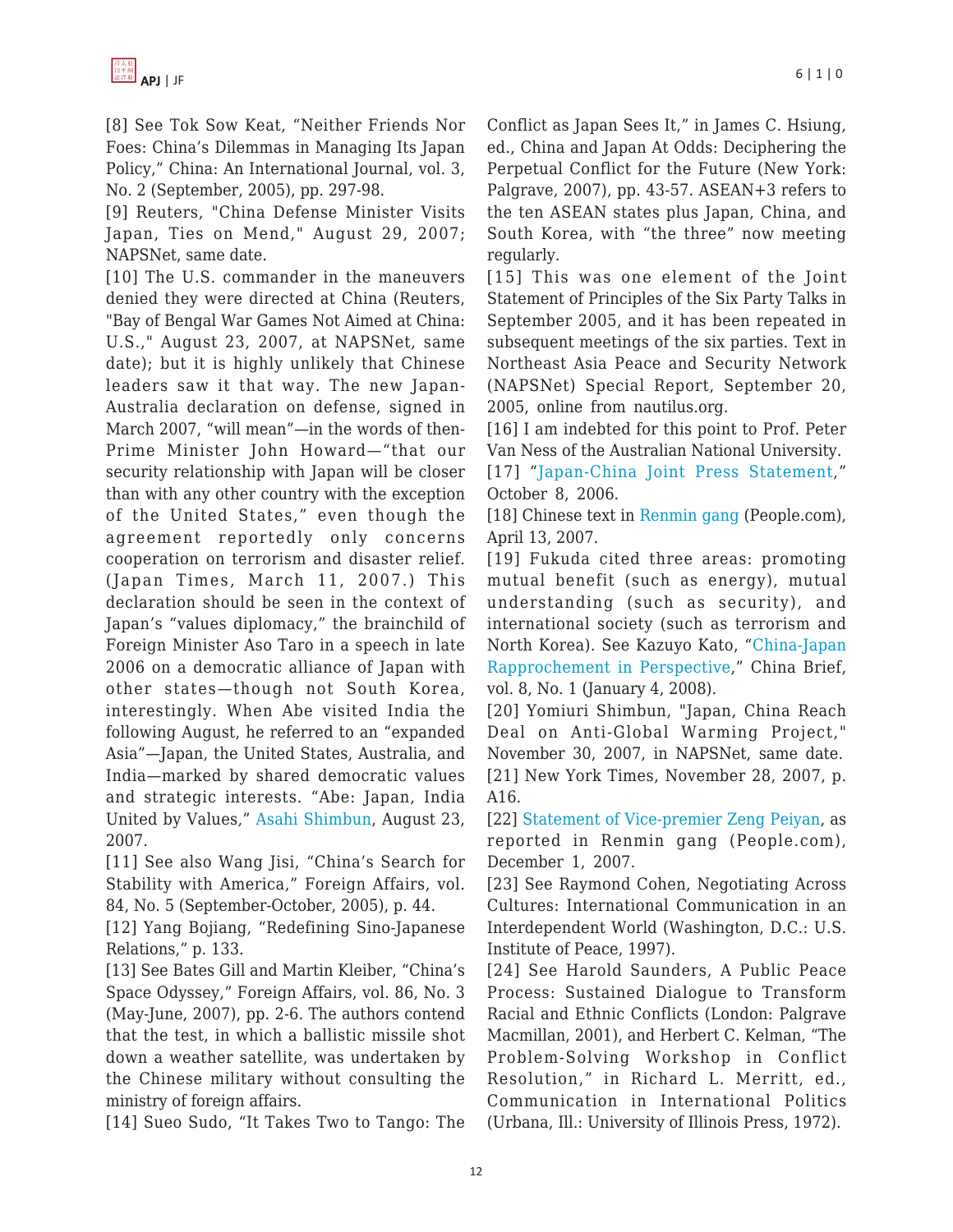[25] A version of this section was originally presented in a paper, "Reconciling China and Japan: A Menu of Alternatives," for the Conference on the Need for Conflict Prevention and Conflict Management in Sino-Japanese Relations," Tokyo, March 8-9, 2007, sponsored by Uppsala University and Keio University. The paper owes much to a workshop on China-Japan reconciliation that was held at the Australian National University in August 2006, the results of which I summarized in "Options for Reconciling China and Japan," Asian Perspective, vol. 31, No. 1 (2007), pp. 169-75.

[26] This focus on interests draws inspiration from Roger Fisher, Elizabeth Kopelman, and Andrea Kupfer Schneider, Beyond Machiavelli: Tools for Coping with Conflict (Cambridge, Mass.: Harvard University Press, 1994).

[27] See Shi Yinhong, "[Sino-Japanese](http://www.uscc.gov/hearings/2003hearings/written_testimonies/031030bios/sing-japprochement.htm) [Rapprochement as a 'Diplomatic Revolution](http://www.uscc.gov/hearings/2003hearings/written_testimonies/031030bios/sing-japprochement.htm).'"

Shi urges (p. 4) that "the Chinese government, represented by our top leader, should frequently use appropriately strong language to express gratitude to Japan for its large scale economic assistance to China since the beginning of our 'Reform and Opening' in the late 1970s."

[28] See Chu-yuan Cheng, "Sino-Japanese Economic Relations: Interdependence and Conflict," in James C. Hsiung, ed., China and Japan At Odds: Deciphering the Perpetual Conflict (New York: Palgrave Macmillan, 2007), table 5.2, p. 84.

[29] Ralph Jennings, "[Japanese Aid Message](http://www.asiamedia.ucla.edu/article.asp?parentid=19388) [Lost on Deaf Chinese Ears](http://www.asiamedia.ucla.edu/article.asp?parentid=19388)," Japan Times, January 11, 2005; China Daily (Beijing), December 14, 2004; "Japan's Aid to China is Not Unilateral Benefaction: FM Spokeswoman," People's Daily Online (Beijing), December 2, 2004. Moreover, PRC repayments of Japanese loans have regularly surpassed loan amounts since 2003.

[30] Ever since 2001, when Japan began to cut back ODA to China, most aid has gone into environmental programs. One reason may have been political: to answer critics in Japan who variously argued that China no longer needed foreign aid and was diverting ODA to military programs. See Glen Hook et al., Japan's International Relations: Politics, Economics and Security, 2d ed. (London: Routledge, 2005), p. 201.

[31] Press release of the prime minister's office, "[Joint Declaration by the Republic of](http://pib.nic.in/release/release.asp?relid=22168) [India and the People's Republic of China,](http://pib.nic.in/release/release.asp?relid=22168)" November 21, 2006.

[32] For specific proposals to resolve the East China Sea dispute, see Mark J. Valencia, "The East China Sea Dispute: Context, Claims, Issues, and Possible Solutions," Asian Perspective, vol. 31, No. 1 (2007), pp. 127-67. Each side has presented proposals for joint development of undersea resources (Japan in September 2005, China in June 2004 and March 2006), but basic issues of territorial control and jurisdiction stand in the way.

[33] See Peter Van Ness, "Why the Six Party Talks Should Succeed," Asian Perspective, vol. 29, No. 2 (2005), pp. 231-46 and Van Ness, "The North Korean Nuclear Crisis: Four-Plus-Two—An Idea Whose Time Has Come," in Mel Gurtov and Peter Van Ness, eds., Confronting the Bush Doctrine: Critical Views From the Asia-Pacific (London: Routledge-Curzon, 2005), pp. 242-59.

[34] The fisheries agreement established a joint commission to manage overlapping fishing areas. The security dialogues, of which there have been seven (through 2006), also include exchanges of visits by military personnel. On the latter, see Christopher W. Hughes, Japan's Security Agenda: Military, Economic, and Environmental Dimensions (Boulder, Colo.: Rienner, 2004), box 5.3, p. 196.

[35] For an extensive treatment of this issue, see my "U.S. Policy and Sino-Japanese Rivalry," in Hsiung, ed., China and Japan At Odds, pp. 113-31.

[36] Minxin Pei and Michael Swaine, "Simmering Fire in Asia: Averting Sino-Japanese Strategic Conflict," Policy Brief (Carnegie Endowment for International Peace), No. 44 (November, 2005), p. 7.

[37] ["Japan's New Strategies,](http://www.asahi.com)" Asahi Shimbun,